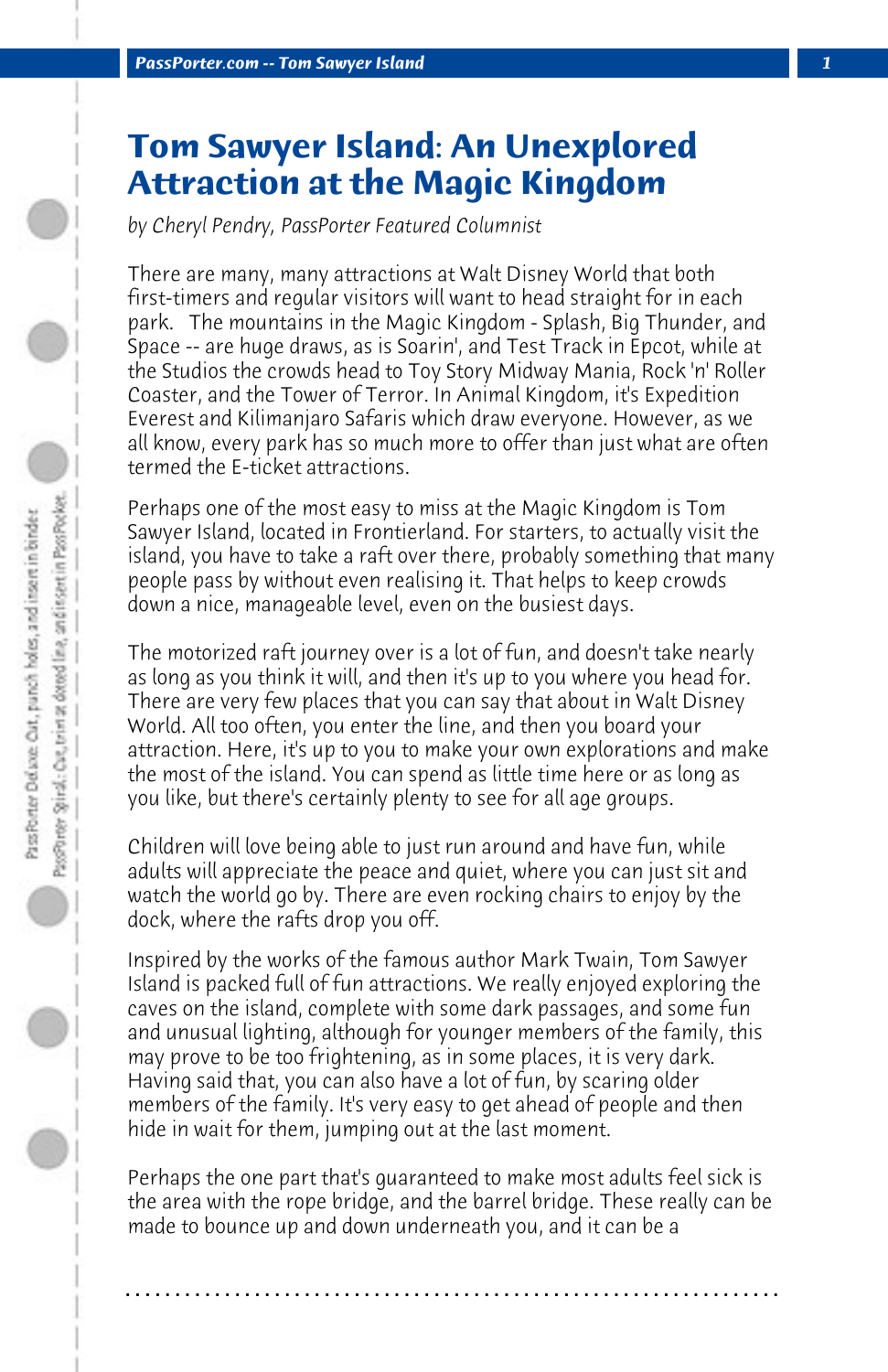disconcerting experience. I have to be honest, I was very glad to get off those things, as we had some very enthusiastic teenagers following us, who were enjoying the bouncing sensation far too much for my liking!

The family favorite here will be Fort Langhorn, where there's so much to explore, with air rifles, and cannons for younger cowboys to try out. We particularly enjoyed seeing the various displays of how life would have been in those days. Somehow, it feels much authentic here than in the rest of Frontierland, perhaps because it's usually quieter over here.

One thing that's worth knowing before you embark on a journey over here is that you do need to be able to walk around a fair bit. It's not a wheelchair friendly place, and although there are places to stop and sit around the island, part of the aim is exploring, and that does mean a fair bit of walking.

Tom Sawyer Island is a great place to head to, if the weather's not cooperating. On our last visit there, we were enduring some fairly heavy rain, but we found that the island has a lot of shelter, so we were still able to explore without getting drowned.

It really is a bit of an oddity, as there are no shops here, which is unusual in any area of any Disney park, and there's only one place to stop to eat, Aunt Polly's Dockside Inn, which serves up snacks, but only on a seasonal basis, so don't bank on it always being open, particularly at quieter times of the year.

You'll find that Tom Sawyer Island often opens later than the rest of the park, and it w[ill close earlier, with the usual closing time b](http://www.passporter.com/articles/cheryl-pendry-featured-columnist.asp)eing dusk. That's fully understandable, as of course, to fit in with the theming, there's no real lighting over here, so after dark, it would be an accident waiting to happen. You do need to keep an eye on the time while you're here, as it's very easy to spend longer than you had originally anticipated, as there's more to see and do here than you first imagine.

It's a great place to head to for all ages, and as a couple without kids, we still found plenty to enjoy here. If you've never visited Tom Sawyer Island, or if it's been some time since you were last there, it's well worth boarding a raft, and heading over there.

*About The Author: Cheryl and husband Mark live in England and love to travel, particularly to America. They are in the process of visiting every Disney theme park around the world, having already been to Disneyland Resort Paris, Hong Kong Disneyland and both American Disney resorts. They are now planning for their trip to Japan in the spring to visit the Tokyo Disney Resort.* Click here to view more of Cheryl's articles!

**. . . . . . . . . . . . . . . . . . . . . . . . . . . . . . . . . . . . . . . . . . . . . . . . . . . . . . . . . . . . . . . . . .**